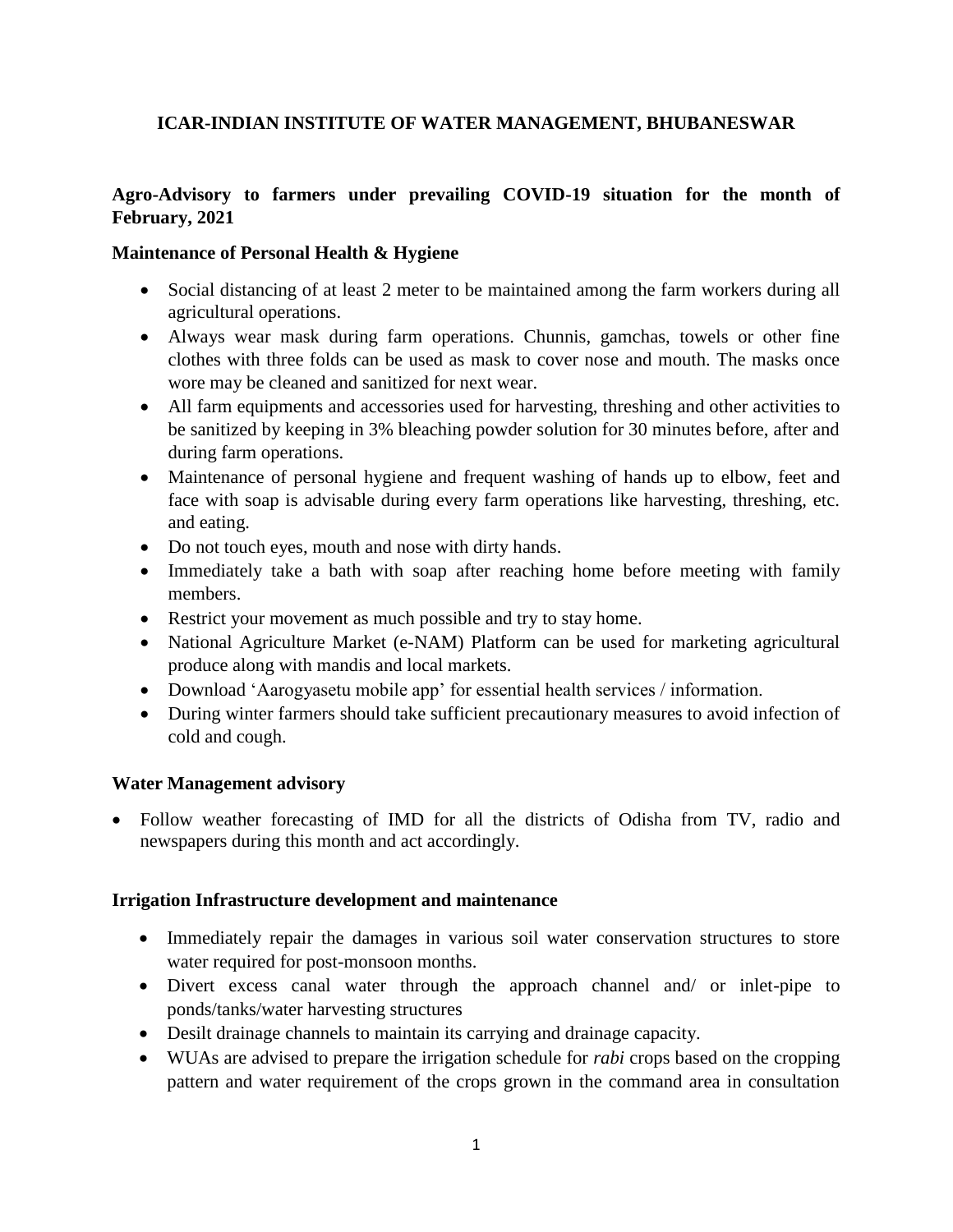with the farmers to deliver water equally to head, medium and tail region and to monitor the canal water delivery schedule as prepared.

# **Field management**

- Utilise paddy straw for mulching of crops during rabi season in rainfed areas. Paddy straw will help to conserve moisture, weed control and soil temperature control.
- Avoid burning paddy straw/farm wastes as it deteriorates soil health by reducing soil moisture, soil organic carbon, and evolves green-house-gases.
- Avoid using raw urban wastewater for irrigating rabi crops during dry spell. If it is the only water source, then do not use directly from wastewater channels or source. Allow to settle for at least 48 hours after using bleaching powder at the rate of 4-5 gram per 1000 litre water.
- Collect farm wastes and paddy straw and leftover fodder after feeding animals for composting/vermicomposting.

# **Crop management**

## **Boro rice/Dalua rice**

- Rice transplanting should be completed by using 4 to 5 week seedlings as soon as possible. A shallow submergence of 2 to 5 cm is desired for easy crop establishment and weed management.
- For already transplanted crop, standing water of 5 cm for initial 15 to 20 days helps in easy root proliferation, crop growth and weed management.
- At tillering stage, alternate wetting and drying should be practiced using perforated pipe inserted in soil for water saving.

## **Wet direct sown rice**

- Maintain a thin film of water for proper establishment and early growth of seedlings.
- With increase in seedling height, a shallow submergence for 5 to 10 days is desired for fast establishment, crop health and weed management.

## **Wheat**

• Third and fourth irrigation to wheat crop should be applied at 70-75 DAS (late jointing stage) and 90-95 DAS(Days after sowing), respectively.

# **Gram**

 Do not give heavy irrigation to gram crop and avoid irrigation during flowering stage for getting higher yield.